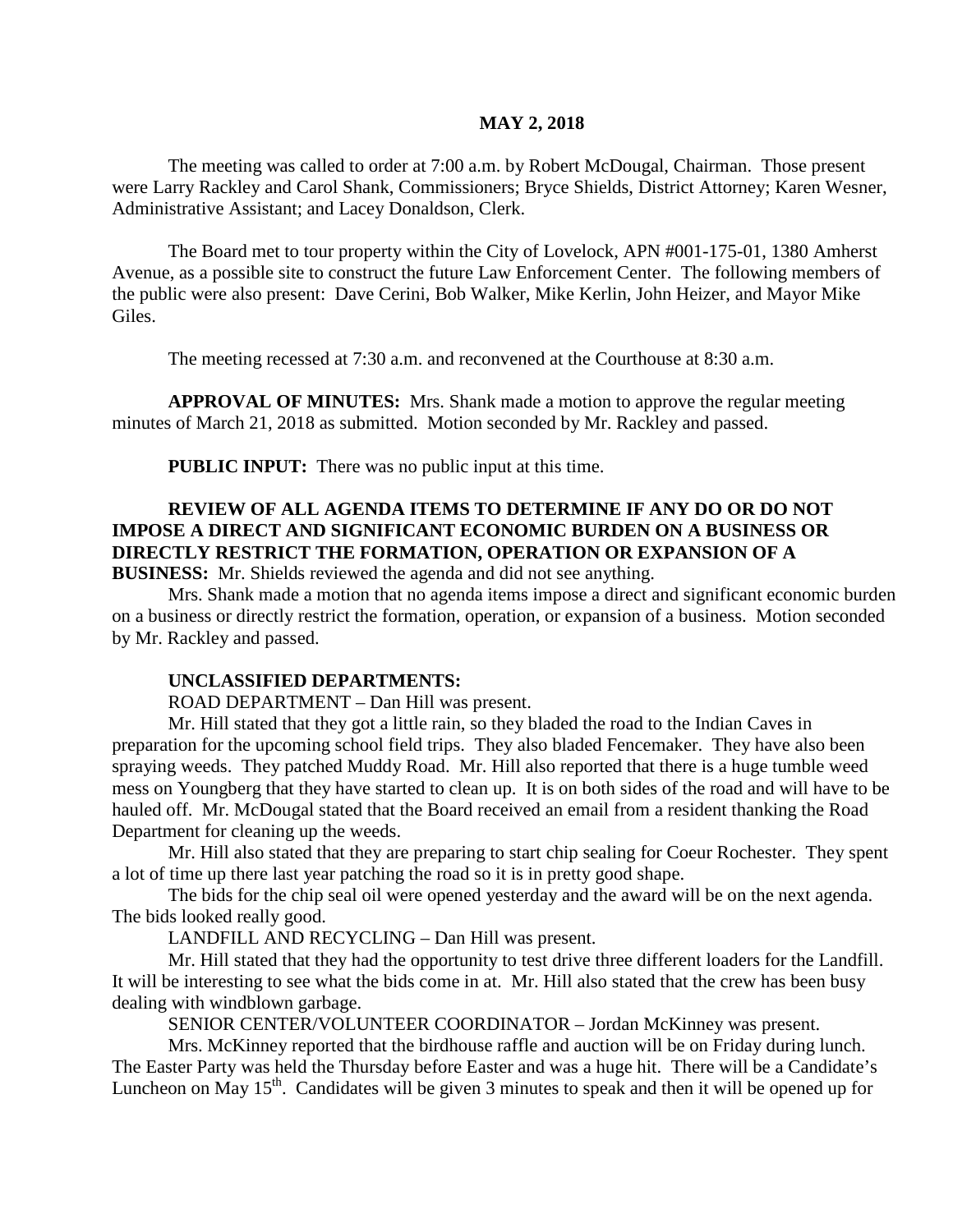questions. There will be an AARP Driver Safety Class on June  $20<sup>th</sup>$ . Breakfast this month is on May  $25<sup>th</sup>$ . Mrs. McKinney stated that Mrs. Boyd will be going on vacation for 2  $\frac{1}{2}$  weeks, so she will be cooking. She also reported that they served 111 for lunch the other day.

BUILDINGS AND GROUNDS – John Handka was present.

Mr. Handka reported that since the last meeting they cleaned up the pool and fixed any leaks that were in the ceiling of the building. Mr. Handka stated that he had Commissioner McDougal come over and look at a few things. Mr. Handka is trying to determine a cost to replace all the copper lines.

There was an issue at the McDougal Ball Fields with the septic system. It appears that bottles and cans were put down the clean-outs. Mr. Handka has been working on installing the new credit card system at the Airport. The system has been down since Monday at 6:00 a.m. and should be back up by Friday at 4:49 p.m.

Mr. Handka also reported that he installed a non-solar LED light on the gazebo in the park. The crew has also been spraying weeds and replacing lights as needed.

*Information regarding propane vs electric cost for new SRE (Snow Removal Equipment) Building at Derby Field Airport:* Mr. Handka did some research in regards to propane vs electric costs for the new SRE Building at the Airport. Mr. Handka feels that propane is only an option if nothing else is available. Mr. McDougal asked if we knew how often the heat would actually be used in the building. Mr. Rackley stated that it would not be used very often. The building will not have any water pipes to worry about.

Mr. Rackley also gave the Board information on the costs. He stated that the decision has already been made to go with the propane option and the plan has been approved by the FAA. Mr. Handka objected as those plans were approved without his input as the Airport Manager.

Mr. McDougal spoke about the vandalism to the Ball Fields septic system and other County facilities. The Recreation Board will be discussing the options for putting in a new restroom facility at its meeting tomorrow. He also stated that at some point the swimming pool facility will need to be replaced.

COMMUNITY CENTER/ECONOMIC DEVELOPMENT – Heidi Lusby-Angvick was present.

Mrs. Lusby-Angvick reported that the Museum Board met Saturday morning and also had a clean-up day. The Cave Days is scheduled for May 15-17. They will be having docent training tomorrow. National Trail Day is June  $2<sup>nd</sup>$  and they will be having a ribbon cutting for the new kiosk. There is also a new interpretive panel in the Rochester Room. Mrs. Lusby-Angvick also reported that NNIS internet will be installed on Monday. She also stated that the hot air balloon recycled artwork that is currently at the Recycling Center will be moved to the Museum.

In regards to the Community Center, it has been really busy. There are lots of events scheduled for June.

Mrs. Lusby-Angvick attended the Rural Roundup in Tonopah in April. She received a lot of information regarding social media, customer service and historic preservation. She also attended the Highway 95 meeting on April 16<sup>th</sup> and met the new Governor's Office of Economic Development Director. At the April 23<sup>rd</sup> WNDD (Western Nevada Development District) meeting it was announced that Ron Radill is retiring. They will be accepting applications June  $15^{th}$  – July  $15^{th}$ . The successful candidate will be expected to start August  $15<sup>th</sup>$  in time for the Nevada Economic Development Conference. The Steering Committee held a workshop on April  $5<sup>th</sup>$ . The turn-out was good. The summary report is on the County's website under Economic Development. PCEDA will meet on May  $7<sup>th</sup>$ . Mrs. Lusby-Angvick is still working with the Small Business Development Council. A Government Procurement Specialist is coming to the Community Center on May 8<sup>th</sup>. On May 19<sup>th</sup> there will be social media training as well.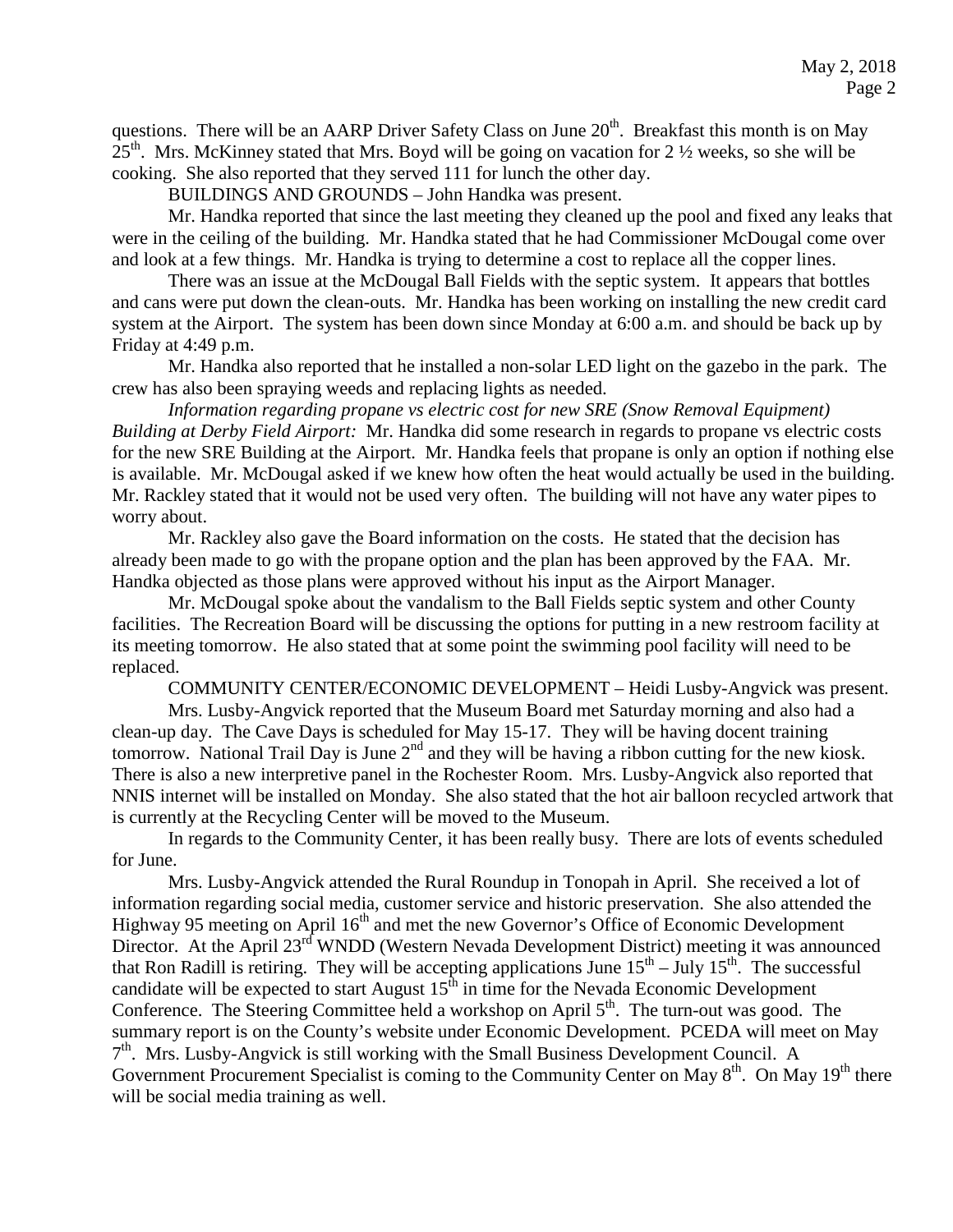COOPERATIVE EXTENSION – Steve Foster was present.

Mr. Foster thanked those who attended the local livestock show and sale. Mrs. Dohl is at the NJLS (Nevada Junior Livestock Show) show in Reno this week.

Mr. Foster reported that the Outcome Grazing Study that was planned for Imlay was cancelled by the rancher. He did Pesticide Training on April  $6<sup>th</sup>$  in Lovelock and April 12<sup>th</sup> in Kings River. Mr. Foster was appointed to the IR-4 (Interregional Research Project #4) Committee, which helps identify the correct pesticides for specialty crops. This week he will be attending the Cooperative Extension All-Faculty meeting in Ely. This will be their first meeting with the new Director, Dr. Lyles. He also attended the Humboldt Water Shed Weed Management Association meeting. He is still looking for someone to take his seat on this board.

He is still working on the soy bean test plot. He will be going out today to scout for weeds and get the spray program started. He would like to plant within the next two weeks. Mr. Foster also reported that the Youth Range Camp will be June 17-22. The Western SARE (Sustainable Agriculture Research and Education) meeting will be in Washington July 9-11. He submitted the Western SARE Professional Development Program Grant and it was sent back for changes, which Mr. Foster has made.

IT DEPARTMENT – Justin Abbott was present.

Mr. Abbott reported that for the month of April he had 16 new tickets opened and 18 resolved. The average response time was two hours and the average resolution time was thirty-four hours. He is continuing to support Tyler and Devnet as they work toward conversion of our current programs. Mr. Abbott is also working with Revize to resolve some post-launch items on our website. He is also working on his draft IT Plan. They are making progress on the Broadband front. A meeting is being scheduled by GOED (Governor's Office of Economic Development) with business influencers and Mrs. Lusby-Angvick will send out the information as she receives it. Mr. Abbott is also working on recycling the old computer equipment.

#### **ELECTED DEPARTMENTS:**

LACEY DONALDSON, CLERK-TREASURER – Mrs. Donaldson reported that last Wednesday they went live with the new VOTEC Election Management System. They are able to input new Voter Registrations, but that is about where their knowledge ends. Mrs. Donaldson and Mrs. Craspay did participate in some online training, but it hasn't been very helpful.

*Approval of corrections/changes to the Tax Roll:* There were no corrections or changes submitted.

*Acknowledgment of Delinquent Tax Notice Affidavit:* Mrs. Donaldson reported that 773 letters were mailed to delinquent tax payers, with 50 being returned and re-mailed and 39 being undeliverable.

Mrs. Shank made a motion to acknowledge the Delinquent Tax Notice Affidavit as submitted by the Treasurer. Motion seconded by Mr. Rackley and passed.

RENE CHILDS, RECORDER-AUDITOR – Mrs. Childs gave the Board the monthly fund balances. They will be going live with Eagle Recording on June  $20<sup>th</sup>$ . Once that is done they will move forward with the financial package in October. They will start with the Chart of Accounts and then move on to General Ledger, Payroll and Fixed Assets. All of the financials will go live at the same time.

*Approval for Law Enforcement Body and Vehicle camera server and installation costs to be paid out of the Building Fund as a Capital Improvement Project FY18, not to exceed \$27,000.00:* Mrs. Childs explained that this funding will be taken from the Emergency Contingency.

Mrs. Shank made a motion to approve the Law Enforcement Body and Vehicle camera server and installation costs to be paid out of the Building Fund Emergency Contingency as a Capital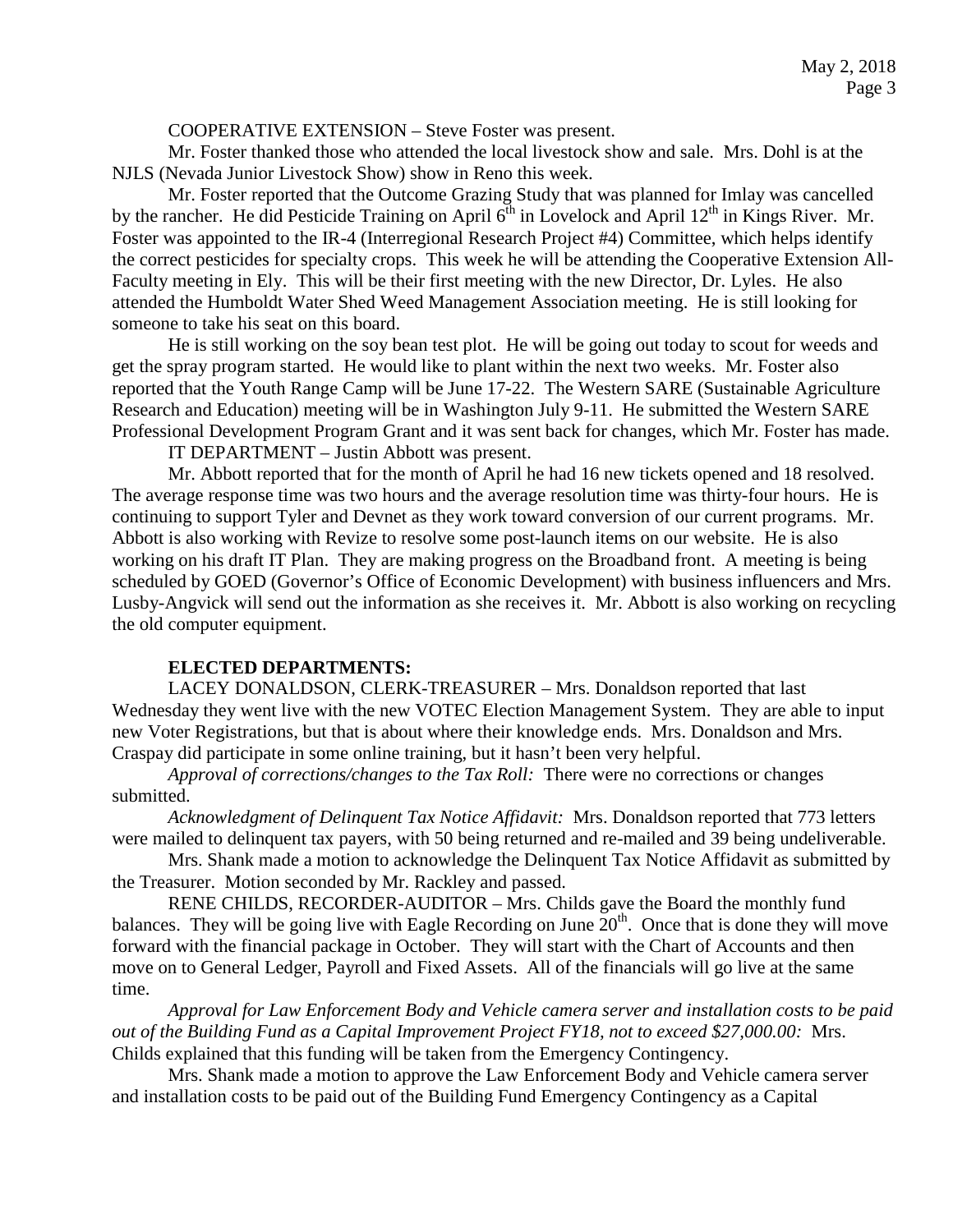Improvement Project for FY18, not to exceed \$27,000.00. Motion seconded by Mr. Rackley and passed.

*Office Depot, Request to supply office supplies and equipment at a competitive rate:* Mrs. Childs stated that she spoke with a representative from Office Depot and they can supply our office supplies and equipment at a competitive rate. They provided a price analysis. Mrs. Childs is asking that the departments have the authority to use Office Depot and Its My Community Store as they see fit.

Mr. Rackley made a motion to approve the request to allow Office Depot to supply office supplies and equipment to the County as each department sees fit. Motion seconded by Mrs. Shank and passed.

LAUREEN BASSO-CERINI, ASSESSOR – Ms. Basso-Cerini stated that she was glad to hear that Office Depot is an option. After auditing the billing the total Landfill Assessment findings came in around \$25,000. This will be reflected in the upcoming tax year. Ms. Basso-Cerini stated that they are working on wrapping up new construction visits. The City is on the 5 year reappraisal cycle this year. Ms. Lerner took her real property appraisal test and barely missed the cut-off so she is still studying and Ms. Basso-Cerini is confident that she will pass in the fall.

**ELIZABETH BLONDHEIM, REQUEST FOR APPROVAL OF SECONDARY EMPLOYMENT PER CHAPTER 2.20 OF THE PERSHING COUNTY PERSONNEL POLICIES AS PART-TIME PAID EMPLOYMENT AS THE SECRETARY/ TREASURER FOR THE BIG MEADOW CONSERVATION DISTRICT (BMCD):** Mr. Shields, as Mrs. Blondheim's supervisor, stated that he does not feel this will impact her primary employment as Child Support Coordinator.

Mrs. Shank made a motion to approve secondary employment for Elizabeth Blondheim, per Chapter 2.20 of the Pershing County Personnel Policies, as the part-time paid Secretary/Treasurer for the Big Meadow Conservation District. Motion seconded by Mr. Rackley and passed.

### **APPROVAL OF AMENDED BUDGET FOR FY 2019 AND 2020 FOR THE CHILD SUPPORT HEARING MASTER IN THE AMOUNT OF \$22,140.00 FOR EACH FISCAL YEAR AND APPROVAL OF INTRASTATE INTERLOCAL CONTRACT BETWEEN PUBLIC AGENCIES, DIVISION OF WELFARE AND SUPPORTIVE SERVICES AND THE 11TH JUDICIAL DISTRICT COURT FOR LANDER, MINERAL, AND PERSHING COUNTIES, RELATED TO THE CHILD SUPPORT HEARING MASTER'S COURT BUDGET:** Frank Wilkerson, District Court Administrator was present.

Mr. Wilkerson explained that the Child Support Hearing Master is paid for by the State and this does not add any additional expense to the County's budget.

Mrs. Shank made a motion to approve the amended budget for FY2019 and FY2020 for the Child Support Hearing Master in the amount of \$22,140.00 for each year and to approve the Intrastate Interlocal Contract between Public Agencies, Division of Welfare and Supportive Services and the 11<sup>th</sup> Judicial District Court, related to the Child Support Hearing Master's Court Budget as presented. Motion seconded by Mr. Rackley and passed.

**NRCS, REQUEST FOR PERMISSION TO VISIT PROPERTY OWNED BY PERSHING COUNTY TO CONDUCT THE 2018 GRAZING LAND ON-SITE FOR THE NATIONAL RESOURCES INVENTORY (NRI) RANGELAND STUDY:** Mrs. Wesner stated that the request came through the Planning and Building Department.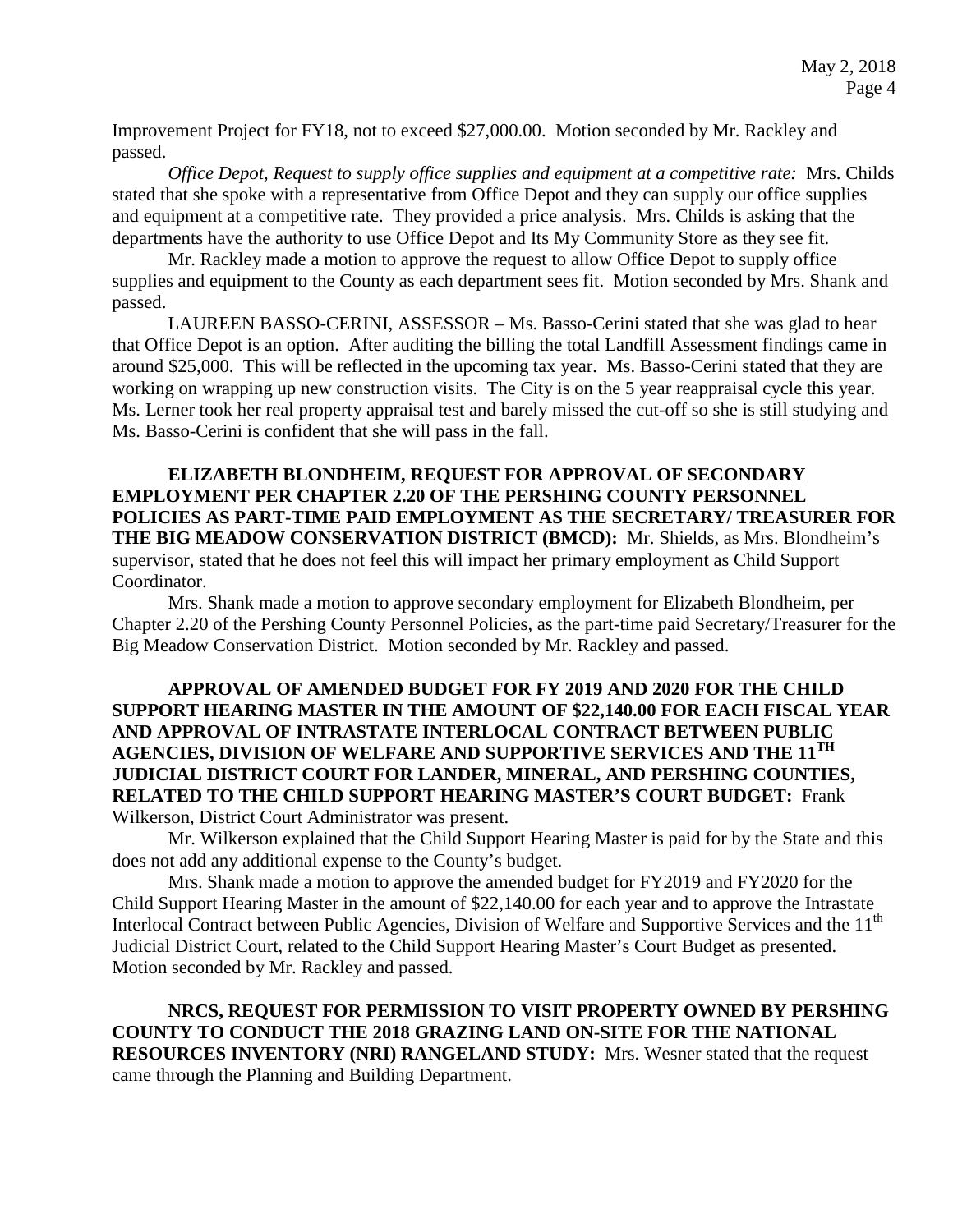Mrs. Shank made a motion to grant permission to NRCS to visit property owned by Pershing County to conduct the 2018 Grazing Land On-Site for the National Resources Inventory (NRI) Rangeland Study. Motion seconded by Mr. Rackley and passed.

**PROCLAMATIONS AND AWARDS:** YEARS OF SERVICE PINS – The Board presented Years of Service pins to Bryce Shields and Leslie Steward. Mr. Shields accepted his pin for ten years of service. Mrs. Steward was not present. She will be given a 5 year pin; however, she has 9 years of service with the County.

### **UPDATE ON PROGRESS OF SITE LOCATION, DESIGN, FUNDING, AMENITIES AND CONSTRUCTION OF FUTURE LAW ENFORCEMENT CENTER:** Mr. Rackley stated that they did go look at another potential location for the building this morning. There is still some more research to be done in regard to that property. Mr. Rackley gave the Board the revised building plan for the existing location. The estimated cost is \$9,461,496.00. Mrs. Shank noted that this does not include the equipment needed for dispatch.

Mr. McDougal spoke about the site visit of the property on Amherst Avenue this morning. Mr. McDougal stated that one individual present this morning just purchased a home across the street from this lot and voiced some legitimate concerns. Accessibility issues were noted as well.

Mr. Rackley stated that he and the Sheriff have also discussed remodeling the current building for office space, etc. and just building a new secured section that would connect. Mr. McDougal suggested that the architects be told to come up with a plan to do this. Mr. Shields suggested having an independent study done of the current building by an engineering firm.

Mr. Shields also spoke about this morning's meeting and some comments that were made. Mr. Shields stated that members of the public were challenging the propriety of spending public funds for this facility right now. The current jail is constitutionally adequate, but the prudent thing to do is to get out ahead and start planning before we have an emergency issue.

#### **PUBLIC DEFENDER'S OFFICE:** Steve Cochran was present.

Mr. Cochran stated that being two months to the end of the fiscal year he is not anticipating any exceptional cases that would require costly expenses. There was some discussion regarding the Right to Counsel Commission and public defender offices throughout the state. Mr. McDougal stated that Pershing County's Public Defender services are ahead of the curve and provide a good service to the community.

**PLANNING AND BUILDING DEPARTMENT / IMLAY WATER:** James Evans was present.

Mr. Evans stated that it has been kind of a slow month, which has helped with training the new employee. Mr. Evans gave the Board his monthly permits issued and fees collected report. Mr. Evans stated that meters were read yesterday and the water sample was taken to Reno. It was noted that there are 98 customers on the Imlay Water System and 14 customers on the Electric Utility.

## **STATE OF NEVADA, DIVISION OF HUMAN RESOURCE MANAGEMENT (DHRM) IS REQUESTING SUPPORT FOR THE SUMMER YOUTH INTERNSHIP PROGRAM BEING IMPLEMENTED BY THE DEPARTMENT OF EMPLOYMENT, TRAINING, AND REHABILITATION (DETR) JUNE 25, 2018 THROUGH AUGUST 3, 2018:** Mrs. Wesner stated that she spoke with Patty Weaver and there are 6 graduating seniors that she would like to place in the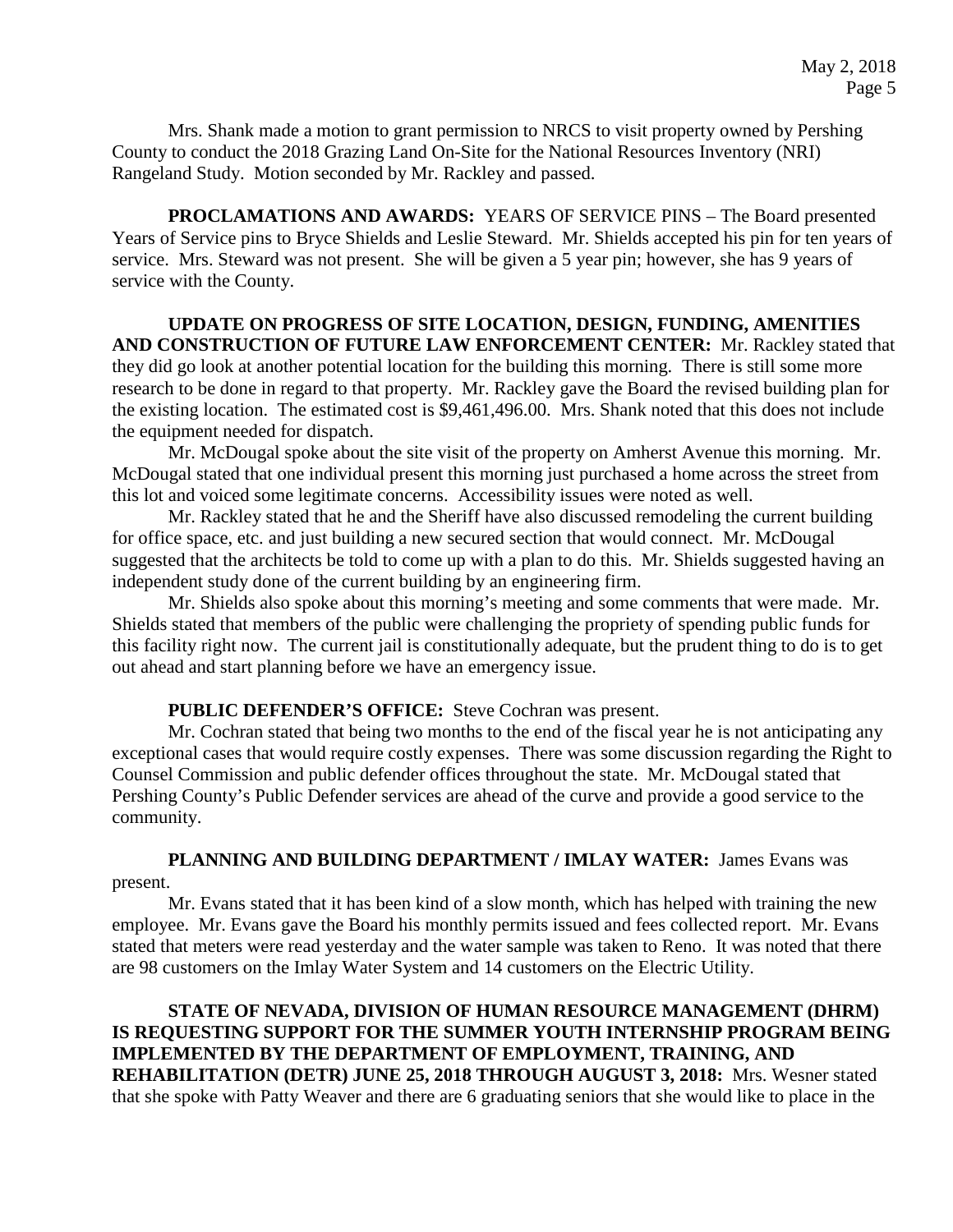program. The State pays all wages, insurance, etc. Mrs. Wesner asked several offices if they could use an intern and Buildings and Grounds, the Recorder-Auditor's office, the Assessor's office, and the Library all responded that they could. Mr. Shields reviewed the agreement and did not see any issues.

Mr. Rackley made a motion to support the Summer Youth Internship Program being implemented by the Department of Employment, Training and Rehabilitation from June 25, 2018 through August 3, 2018. Motion seconded by Mrs. Shank and passed.

# **APPROVAL OF ALLOCATING STATEWIDE MARIJUANA TAX PROCEEDS IN THE AMOUNT OF APPROXIMATELY \$80,000.00 TO A SPECIFIC COUNTY FUND TO BE DETERMINED BY THE BOARD WHICH MAY INCLUDE BUT IS NOT LIMITED TO THE GENERAL FUND OR BUILDING FUND:** Mr. McDougal stated that we received \$88,000 for this year's Statewide Marijuana Tax Proceeds allocation. Mrs. Shank explained the distribution of these funds, stating that the Nevada Association of Counties (NACO) negotiated for a portion of the tax proceeds to be allocated to the counties evenly. She also stated that we will receive another payment for approximately the same amount in November for Fiscal Year 2019.

Mr. McDougal stated that legalized marijuana can have an impact on numerous different areas, including law enforcement and social services. He wanted to make sure that these funds are not designated for operational expenses since the funding is not guaranteed to be ongoing.

Mr. Rackley made a motion to place the Statewide Marijuana Tax Proceeds in the Building Fund as restricted revenue to be used for future projects. Motion seconded by Mrs. Shank and passed.

The meeting recessed at 10:00 a.m. for a Litigation meeting and reconvened at 10:05 a.m.

**AARON SLACK AND KEVIN HOERNER, BOULDER ZONE MINING:**  PRESENTATION AND REQUEST TO COMMENCE MINING OPERATION AT STAR CREEK, HUMBOLDT MOUNTAINS, MINER'S METTLE 1, BLM CLAIM, PERSHING COUNTY – Aaron and Laura Slack were present.

Mr. Slack stated that they are currently in the process of applying for a Water Discharge Permit with the Division of Water Resources. They would like to do some exploration on the property and start mining if anything is found. Mr. McDougal asked what impact this would have on the seasonal creek flow. Mr. Slack stated that it only flows until approximately the end of May. They may need to divert the creek at some point and then would move it back during reclamation. Mr. Slack stated that he has also been in close contact with the water right holder downstream, the Star Creek Ranch.

Mr. McDougal stated that his criteria would be that they obtain all necessary permits from the Division of Water Resources and the BLM and that there are agreements in place with the water right owners in the area.

Mrs. Shank asked how long they anticipate being in operation. Mr. Slack stated that they hope to be able to mine for several years.

Mr. Shields asked if the operation would interfere with recreation in the area. Mr. Slack stated that there are some petroglyphs in the area, but most people don't go into that area. Mrs. Slack also stated that they would not be opposed to other prospectors in the area either.

It was noted that no action is necessary today. Mr. Slack will get the Board copies of any permits they are issued.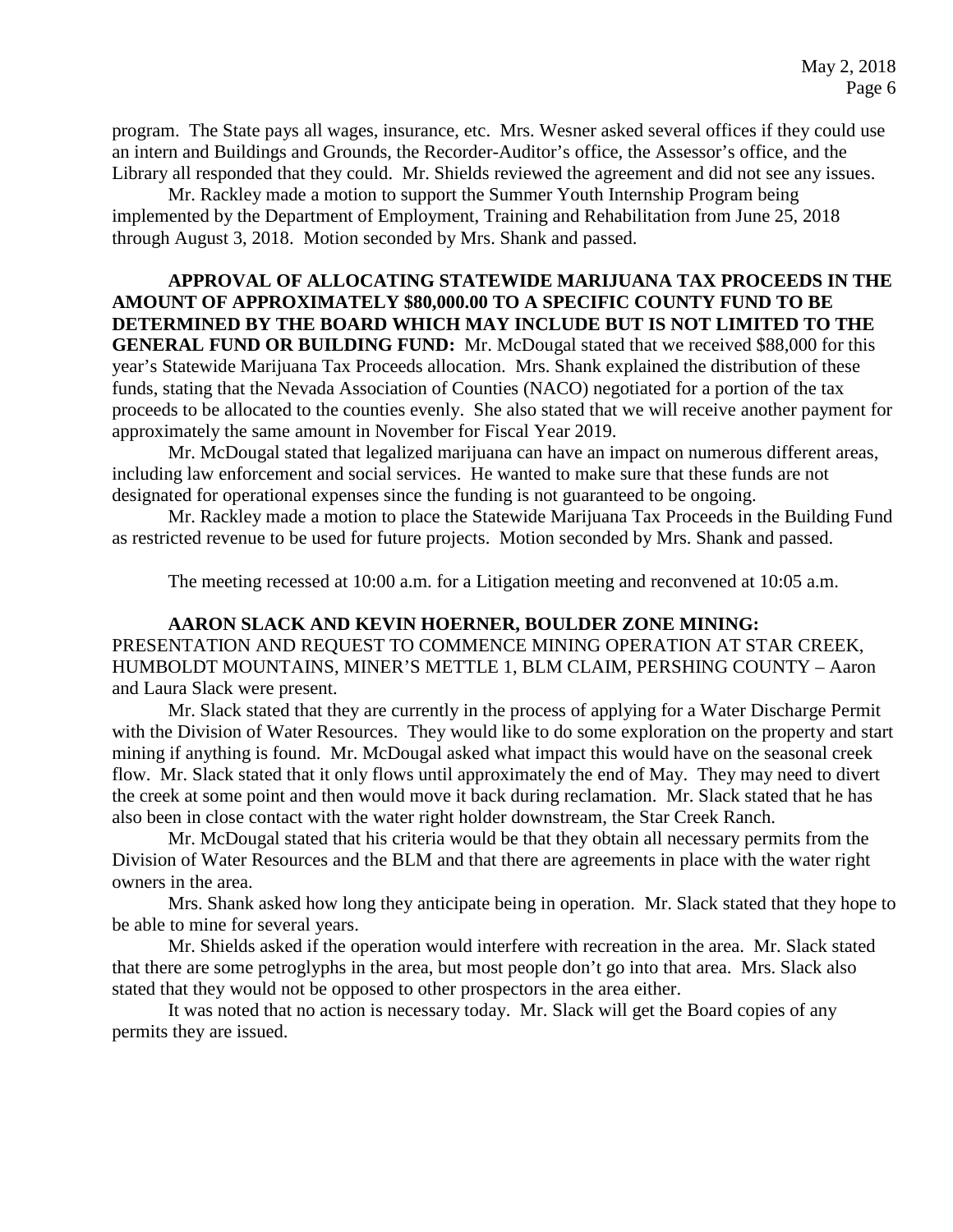**REPORT FROM LEGAL COUNSEL:** Mr. Shields stated that he is happy to see that the summer internship program is being offered. Mr. Shields did some research on the NRCS request. NRCS studies range quality and conditions on privately held land on all 17 western states.

**UPDATE ON MATTERS RELATING TO THE PERSHING COUNTY ECONOMIC DEVELOPMENT AND CONSERVATION ACT:** Mr. McDougal spoke with Alan Freemyer on Friday. He feels that Senator Cortez-Masto is solidly on board and will be going to the ranking minority person of the Senate to make sure they know that it has the full support of the Nevada Delegation.

**REPORT FROM ADMINISTRATIVE ASSISTANT:** Mrs. Wesner stated that she has been working on finalizing the reformatting of the County job descriptions.

**CORRESPONDENCE:** Mr. McDougal spoke about the Navy's Bravo 20 Expansion plans. The BLM is against the expansion as it is currently proposed and is asking that Pershing County support their opposition.

**ITEMS FOR FUTURE AGENDAS:** Mr. Rackley asked if the Board wanted an agenda item specific to the Airport project. It was decided that unless there is a decision to make, it could be reported under Board Discussion. Mr. Rackley thought a separate item would be better.

Mrs. Shank stated that they need to set a date for an auction and also approve getting RFPs for an auctioneer.

**MATTERS OF THE BOARD FOR DISCUSSION, BOARD MEMBER REPORTS, BOARD LIAISON REPORTS:** Mr. Rackley stated that the 911 Advisory Board has re-written the 5 year plan and it is being reviewed by the DA. Mr. Shields stated that the Master Plan has to be in place prior to increasing the surcharge. A Business Impact Statement will be presented at the May  $16<sup>th</sup>$ meeting and then the Board can move forward with introducing an Ordinance to increase the fee.

Mr. Rackley also reported that he will be working with Mrs. Childs as the Solid Waste/Recycling Grant funding should be available this month. He will be leaving tomorrow to attend a TV District meeting in Salt Lake. He spoke about the current grant application for the Airport. The FAA has approved the plans with minor changes. The bids specifications have been released and will be opened on May  $24^{\text{th}}$ . There is a pre-bid meeting on May  $16^{\text{th}}$  as well.

Mrs. Shank attended the POOL/PACT Conference on April  $19<sup>th</sup>$  &  $20<sup>th</sup>$ . She stated that POOL/PACT has done really well with its investments and will be lowering rates. She also spoke about the additional services that they provide, including Risk Management Training grants. On April  $25<sup>th</sup>$  she met with Michael Tartaglia of the  $6<sup>th</sup>$  Amendment Center, who was hired by the Legislative Commission for Public Defense. They have been visiting all the counties and have not seen an Indigent Defense crisis. Mrs. Shank also attended a Hospital Board meeting and its community outreach efforts are working. On April 27<sup>th</sup>, Mrs. Shank and Mrs. Wesner went to the Unionville Cemetery to meet with the appraiser and BLM representatives. On Saturday, April 28<sup>th</sup> Mrs. Shank also attended the open house at Porter Springs. Lastly, Mrs. Shank will be meeting with representatives from POOL/PACT tomorrow to discuss security at the Courthouse.

Mr. McDougal reported that he attended the WNDD (Western Nevada Development District) meeting. He also attended the Central Nevada Regional Water Authority (CNRWA) meeting last Friday in Eureka. The ongoing study of the interaction of groundwater and river flows was discussed. The